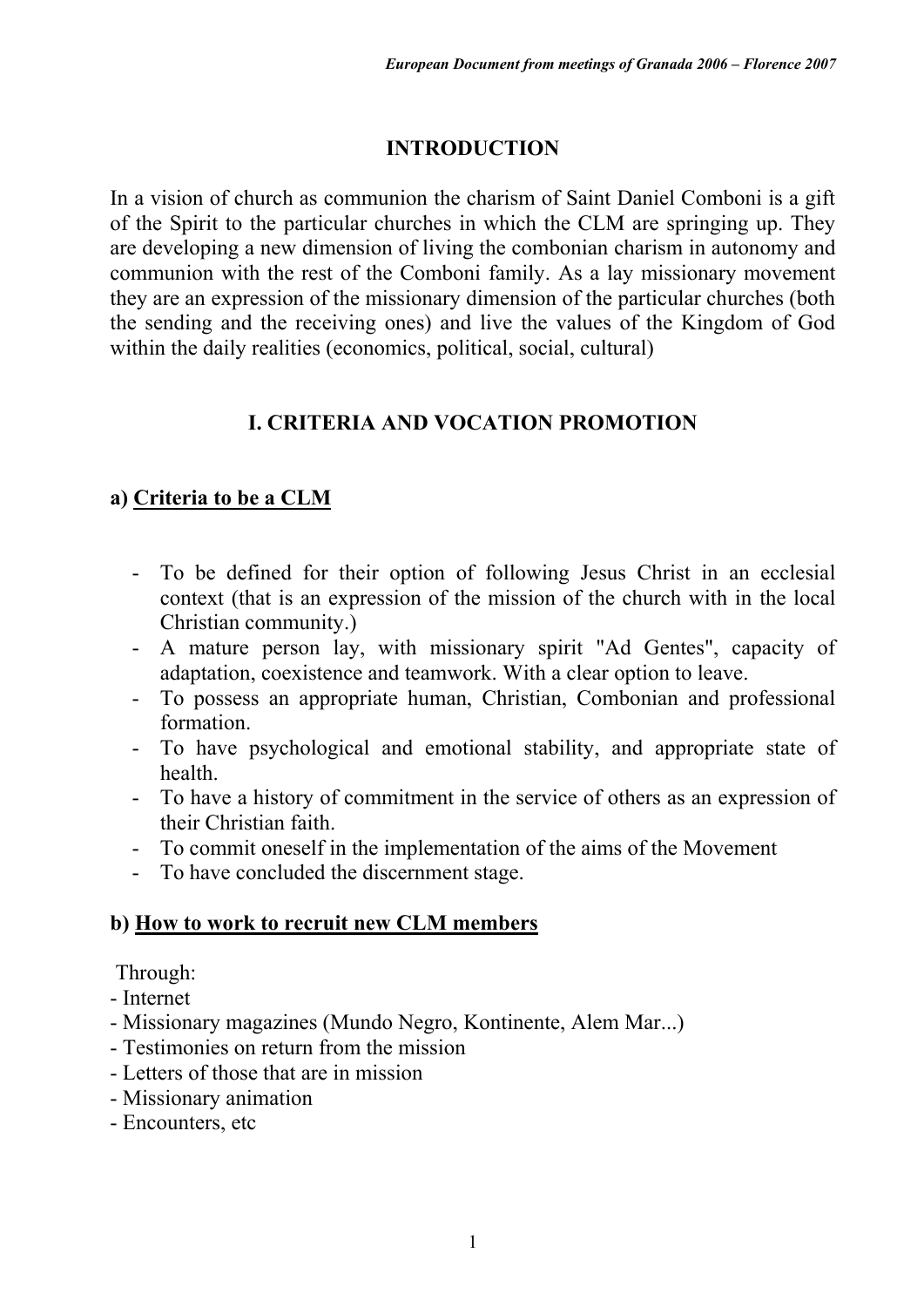# **II. IDENTITY**

### **a) Layperson**

- Are men or women, single or married, and mature.
- Involved in the secular life (work, family...)
- Aware of the value of the cultural diversity, they are formed in a human, professional and Christian way.
- In the country of origin they support themselves by their own work.
- They work for the values of the Kingdom of God, promoting the evangelization and liberation of people.
- They have a Christian vocation and the sense of ecclesial fellowship
- They have a mature faith and clear motivation for the missions.
- They are motivated by their option to follow Jesus Christ in an ecclesial and community context.
	- a) By encouraging in a missionary way the local Church and the society in which they live.
	- b) By working at the service of human liberation, of justice and peace.

# **b) Missionary**

- The CLM live the mission "Ad Gentes" in answer to their Christian vocation.
- They have a clear and positive disposition to go to the mission among those non-evangelized people or those still needing to strengthen their faith as Christian communities.
- The CLM want to share (giving and receiving) their life (faith, capacities, etc.) among the people to whom they are sent.
- As Christians the CLM announce the Gospel:
	- With their testimony of life;
	- With their commitment in the civil society by means of their work and at the service of the integral human development, of human liberation, of justice and peace;
	- With their commitment in pastoral activities, promoting a ministerial Church;
	- Promoting the missionary awareness of the Church.
- They promote the missionary vocation.
- From the point of view of the poor making them the main protagonists of their own liberation.

# **c) Combonian**

- As the Comboni Family, the CLM live their vocation through Daniel Comboni's charisma, re-creating it by the light of their lay status.
- In general they work in co-responsibility and in collaboration with the Comboni Family.
- This supposes: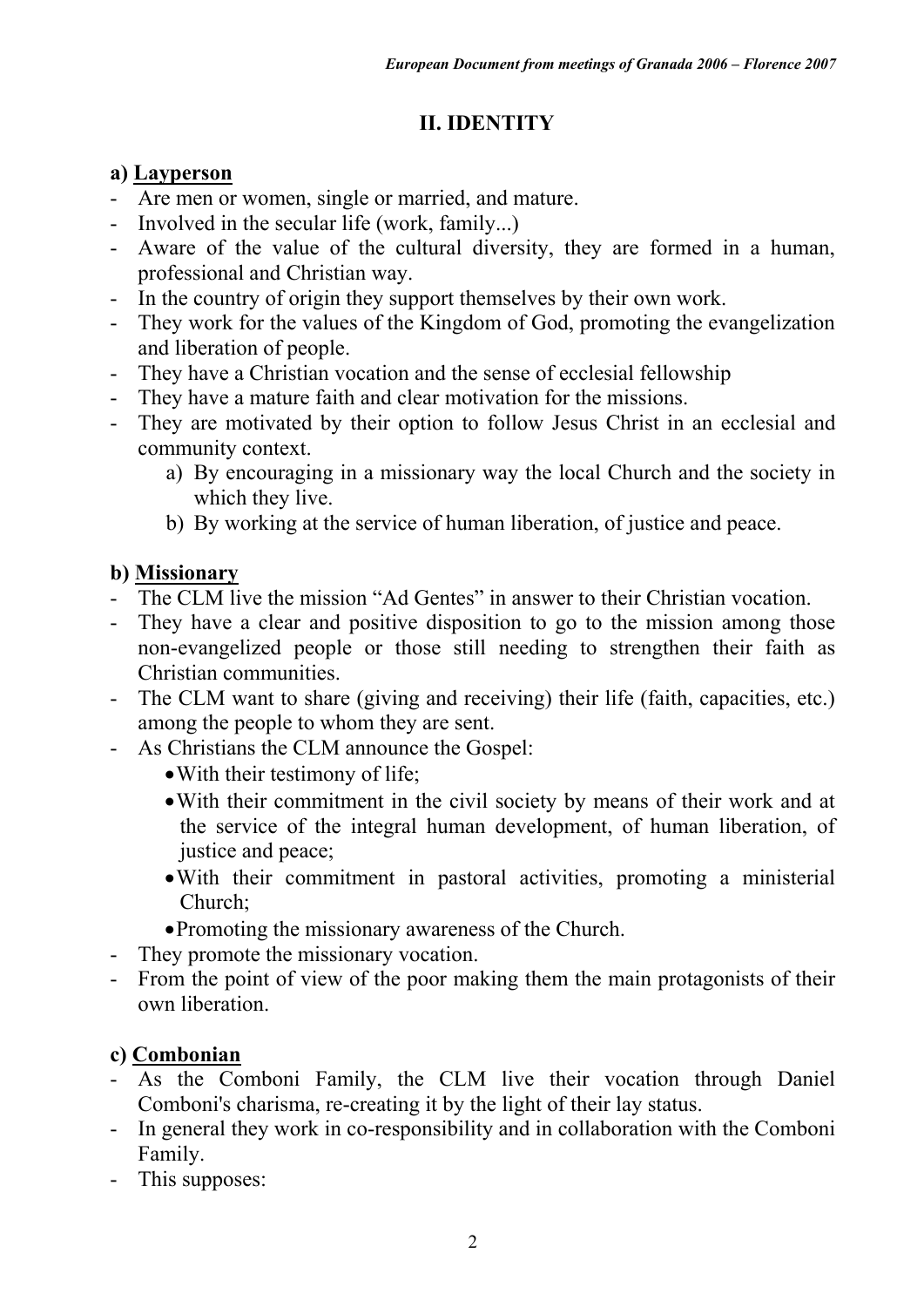- a) Identification with the charisma, the founder's knowledge and his spirituality, to be witness of Jesus' Gospel.
- b) "To Save Africa with Africa" being promoters and animators of local laypeople.
- c) To make a preferential option for the least in society (the excluded and impoverished), which to be authentic, is born of faith, which influences the world of politics, of education, of the economy, etc. willing to bear the cross with the crucified of today.
- d) Community Life as the fundamental dimension of the missionary life. That is carried out in the community of CLM (where it is possible), be it in the apostolic community with the Comboni Missionaries or other pastoral agents; maintaining an austere style of life and an attitude of sharing with people.
- e) Continuing in Europe the "missionary" work being carried out especially in the promotion of the justice and the solidarity, with an "alternative lifestyle" and maintaining the CLM presence in projects 'ad extra' in the various missions.
- f) As part of the Comboni Family, we believe that the CLMs , MCCJ, Comboni Sisters and seculars should come together for assemblies (as observers), retreats, feasts or special days of the Comboni Family, etc.

#### **d) Autonomy and structures of the CLM**

The CLM of all the Provinces although they are moving towards a future autonomy still depends some how on the MCCJ. For this they have created a certain structure with many similarities to each other. We summarized what could be used as the beginning of a small debate that guides us on how that road towards autonomy could be, and which at the same time unites them at continental and intercontinental level.

#### **Essential elements**

- The COMBONI LAY MISSIONARY (CLM) are a movement of the faithful people linked to the Institute of the 'Comboni Missionary of the Heart of Jesus' (MCCJ) depending on them and in communion with the hole Comboni family. This dependence is of provisional character and it will cease when the Movement has personnel of its own and the means that can guarantee its autonomy, for which it will be necessary to have had positive experiences of mission, and a formative and financial backing.
- The presence of a CLM coordinating team exists already or is still needed in some Provinces.
- There are branches for areas, caring for the formation of the candidates, and the reinsertion of those back from the mission.
- The CLM in order to be an alive movement needs the people who are in formation, those who are in mission and those who have returned to their home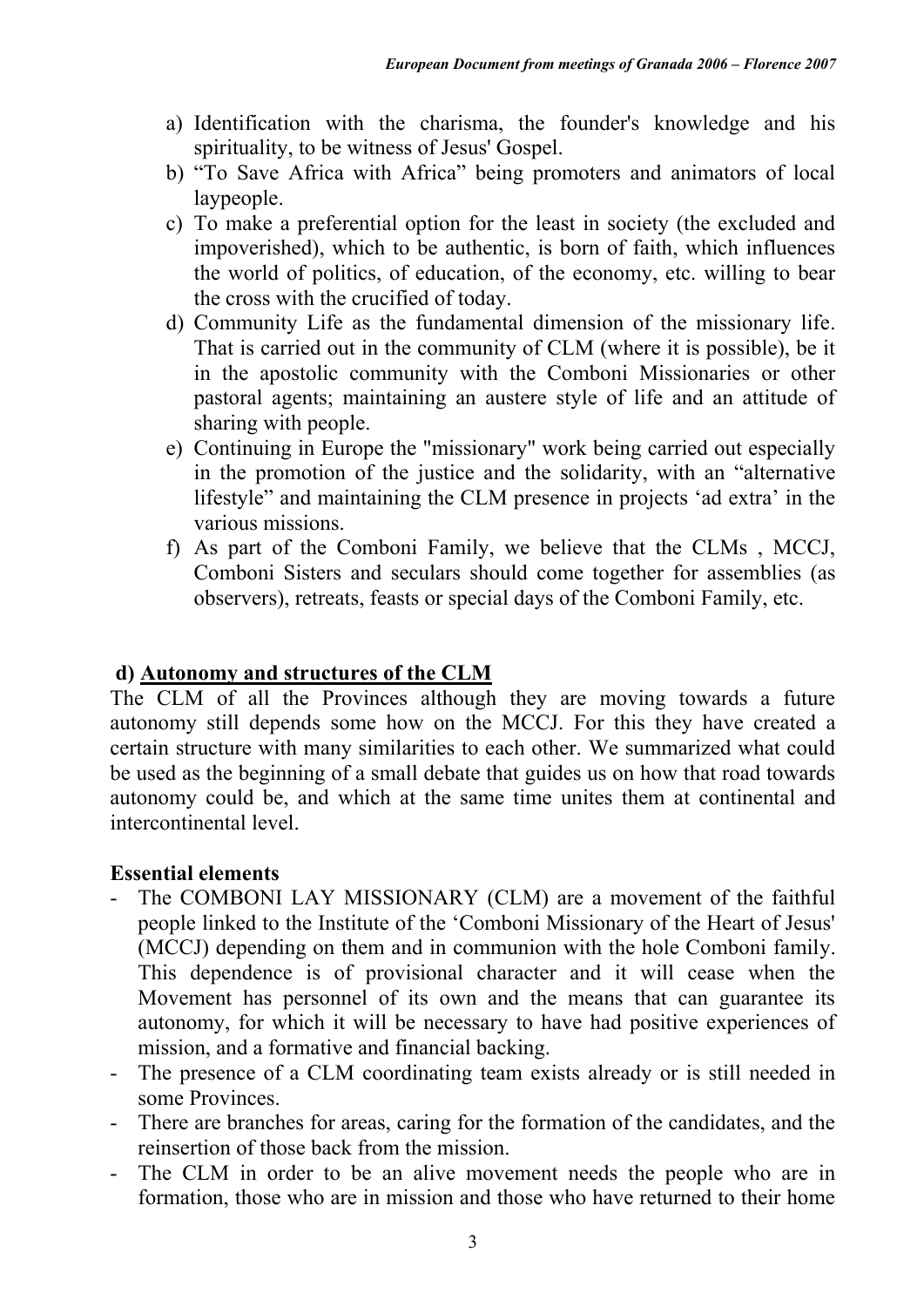countries. The movement should guarantee formation, looking for economical resources, to be a reference of the Comboni charism of the laity and to keep alive the spirit of the CLM movement.

- We believe it is necessary to prepare more lay people who are able to guarantee the formation and accompaniment within the CLM.

#### **Financial authonomy**

1.- The CLM movement is the first interested to find it's economical autonomy and there for it will take the necessary initiative to fullfill this aim.

2.- There will be personal commitment of each CLM according to their ability to contribute. They will have co-responsibility to the movement. Each CLM group should continue in its own process toward financial autonomy.

3.- The different Provinces provide MCCJ personnel for the formation and guiding of the CLM, as well as infrastructure and economic contribution (if necessary) or the administrations to carry forward the life of the CLM.

### **III. FORMATION**

Different topics should take place during formation like human, Christian and Comboni missionary maturity. Considered at the same time are the spirituality, the identification with the CLM, the reality of the mission and in particular of the mission country and the project to which one will be sent (language, culture, ecclesiastic reality...) and its human aspects especially the resolution of conflicts and personal relationships. The participation of the CLM with experience in mission is important towards the formation of the new candidates.

#### **Stages of formation**

#### **Several stages exist:**

- **Stage of knowledge and first contacts** (Length varies according the candidate.)
- **Discernment stage** (Around one year, minimum) to know the candidate and to discern their vocation, etc.
- **Going in-depth stage** (it varies according to the Province, 1 or 2 years): it is developed in weekend encounters, seminars, retreats, etc.
- **Specific preparation** (an ideal of a minimum of 6 months of community experience):

Usually the CLM candidate has a course with other missionaries of the country, and it is more intensive course with residence in a Comboni house: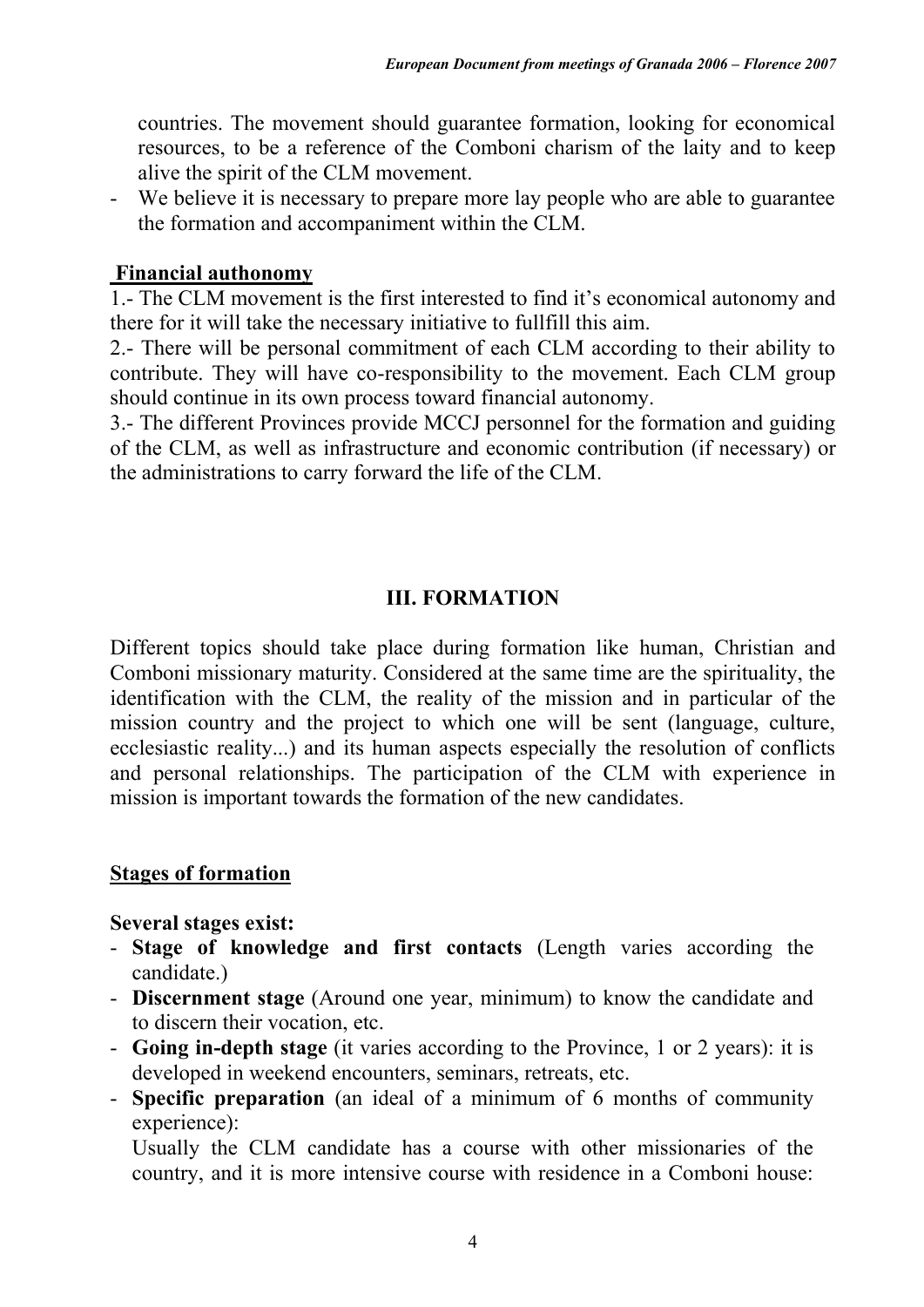for the language preparation, study of the culture of the destined country, Comboni spirituality and charisma, etc.

- **Formation in mission:** includes six month period of enculturation (culture, language, etc.), specific formation for lay people, and supervision from someone outside of mission.
- **Permanent formation: (**Includes those who have returned from mission).

We suggest that there will be personal accompaniment in all stages of formation.

# **IV. PRACTICAL ASPECTS**

### **a) Insurances**

1. All those who leave for the mission should have health insurance and social insurance respect of retirement but their modalities are different according to the situation of the country and of the movement.

### **b) Contracts**

- 1. In all the Provinces there should be contracts involving all the interested parties.
- 2. Fundamental points that should be part of the contract:
	- Project and work areas in which the CLM will be involved
	- Signatures of the people who are involved in the project (Provinces and CLM)
	- Economic aspects: participation of several parties (NGO, Province that sends, Province that receives, local Churches...).
	- Length of time.
	- That all the interested parts be involved and sign the contract.
	- Rights and duties of all parties should be specified (see IV d).

### **c) Economy**

1. We see the goodness of committing ourselves to start a provincial common fund through personal contribution from the CLM and donations for the basic needs of the movement.

2. There are different ways of solving their economic problems:

#### Germany:

- For the 1 year projects: they depend more on themselves and the help of other entities (MCCJ, NGO, diocese, benefactors, friends…);
- For the three years projects: there is more participation and responsibility of several entities.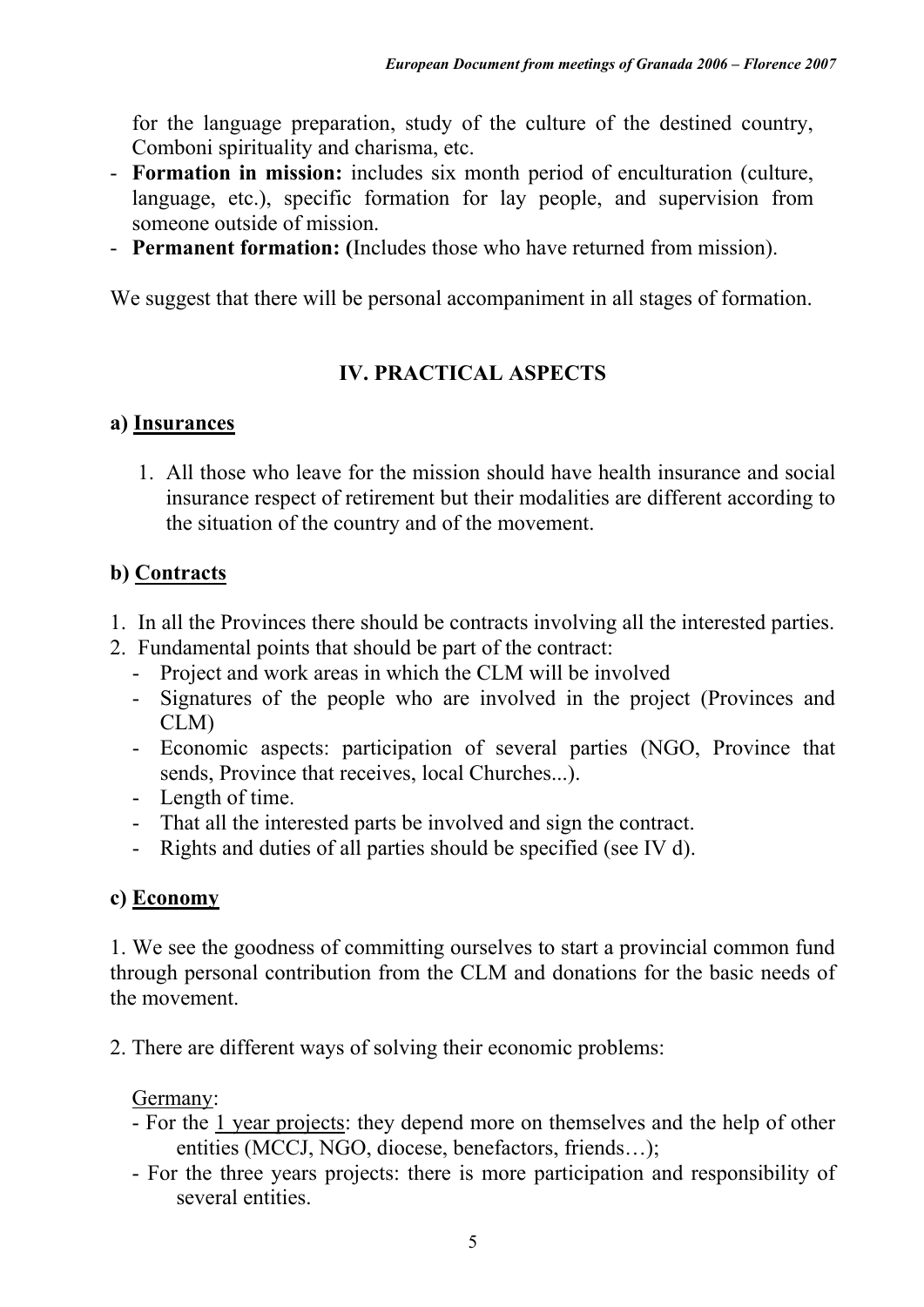Spain:

- The projects are in hands of the CLM movement, in collaboration with the NGO "AMANI", the MCCJ and supervised by the executive of the movement. The collaboration of all the parties is expected (CLM, entities, benefactors, friends...).

Italy:

- CLM depend on the Comboni Lay, MCCJ and other entities like the Episcopal Conference, diocesans offices, friends, etc.

Portugal:

- They depend much on the province MCCJ and on the work contracts with the State (teachers). The participation of the CLM is small.

# *Involving everybody*

- Contribution of the same CLM
- Contribution of the CLM movement (executive, NGO...)
- Contribution of the local Churches (the one of origin and the one that receives)
- Contribution of the Provinces (the one that sends and the one that receives)
- Contribution of official entities (NGOs, Government…)
- Contribution of friends and benefactors
- Contribution from the projects where the CLM are involved.

# **d) Cooperation among agents**

1. Task of the CLM movement

- The coordinating team keeps the dialogue with the receiving provinces (and the people in charge of the projects) and looks for those that are convenient for the CLM.

- To prepare and to send CLM to the mission countries;

- To accompany their progress and to assist them in their needs in their destination and on their return.

- To keep up the missionary awareness and to publicise the experience of the CLM in their places of origin.

- To keep in contact with their families, parishes, etc. during the period of the CLM staying in missions.

# 1. The Province that sends

- It collaborates in the preparation of the CLM as the main part of their collaboration with the Comboni Laity;

- It presents the CLM to the diocese of origin for their collaboration and sending;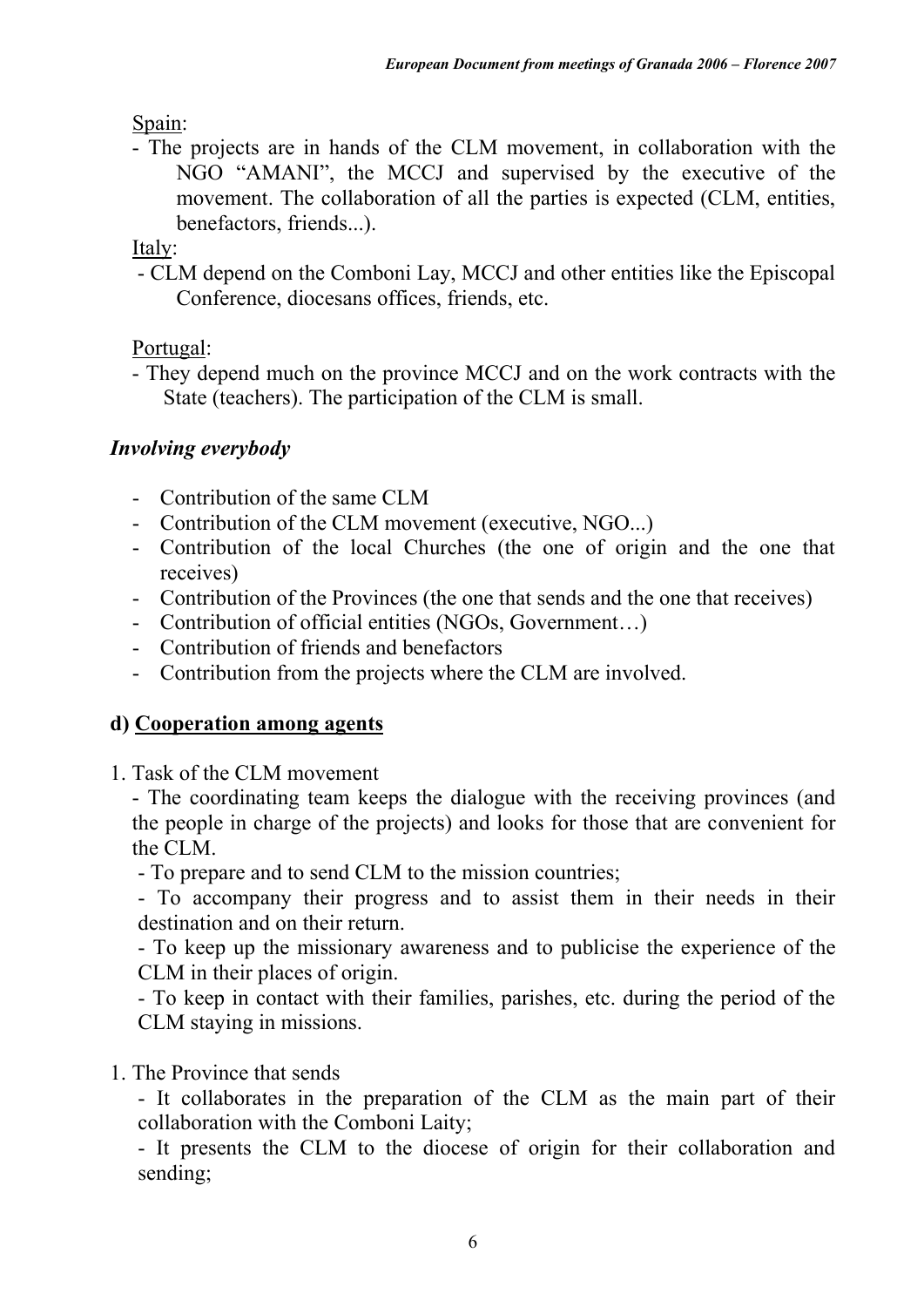- It presents the CLM to the Province of destination for the project worked out by common accord;

- It finds an appropriate moment for the sending out (assembly, combonian feast...).

- 2. The Church of origin
	- The CLM feel part of a missionary local church which constitutes the privileged and supportive atmosphere for their missionary endeavour, before they leave and when they return.
	- It supports them both spiritually and materially.
	- It expects in its turn to be continually animated by frequent communication (letters, pictures…), and their involvement in mission animation at their return.
- 3. The Province that receives the CLM
	- Knows the candidates or have enough information about them;
	- Welcomes the CLM whole-heartedly;
	- Offers a programme of formation and inculturation to the CLM;
	- Helps the CLM to know the people and to respect their culture;

- Puts a person in charge of the CLM in the province. Promotes collaboration between local or foreign CLM.

- Favours a simple lifestyle like that people;

- Guarantees their independence as a group and the communion with the Province.

4. With the Church that receives

- It is important that the project has been born of recognition of the needs of the Christian community and of the local Church where the CLM will work;

- For this reason it is important that people and leaders of the community be involved as much as possible, in the setting up of the project (objectives, local people's participation, economic participation…), as in its realization and evaluation;

- To avoid the paternalism and the over-dependence, the priority of the undertaking should be the use of the human resources and materials of the place itself, and the formation of local agents that can take the project ahead.

These elements should be kept in mind in the formative programmes (base and ongoing) and kept in mind also in the contracts.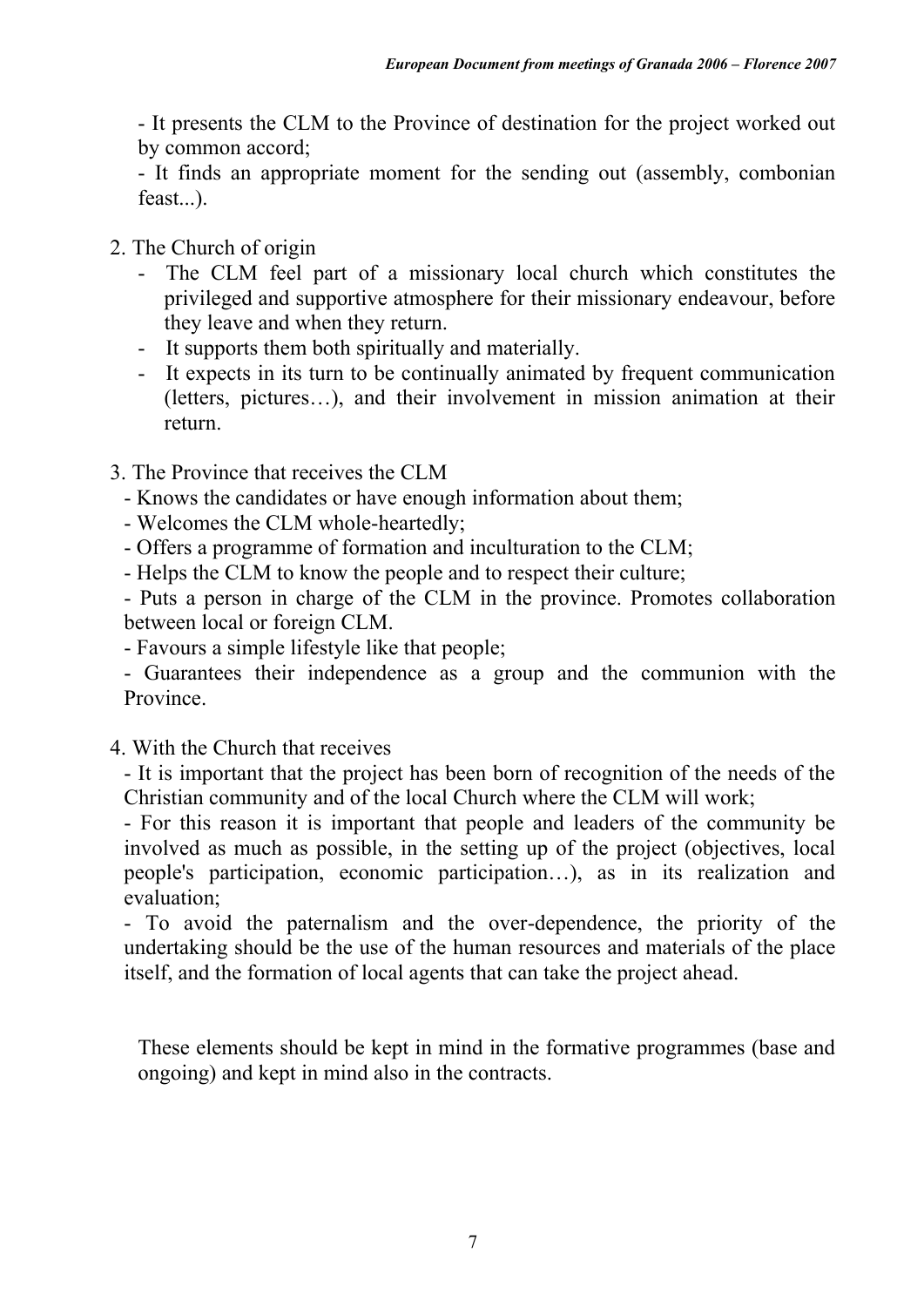# **V - IN THE MISSIONS**

### **a) Missionary areas**

### **1. Criteria to keep in mind in the election of the mission field:**

- The needs of the local Church;
- Places of first evangelisation and among the poorest and neediest;
- The preparation and talents of the CLM;
- Projects which have been approved by the province asks for the CLM;
- Projects have to be clear and sustainable safeguarding the continuity;

- Where they can live in a community that facilitates the mutual help, formation and internationality, and be signs of an evangelizing community and where everyone has a personal task to fulfil;

- Assistance to the CLM with children where it is necessary

# **2. Intervention models:**

- Pastoral Model (Where the CLM community takes care of the parish or a large part of it is put in the hands of the community). We underline as positive aspects the possibility of working in the explicit announcement of the faith, as well as showing a pattern of Church nearer to the people.
- Social Model: (Inserted in problems of justice and peace, community development, and so on). It is a model that has a wide field of activities, helping also the insertion of the CLM community into the real life of the people.
- Working Model: (working in one's own local structures as another). In this way we don't create new things, but rather we support what they have already established, working from the inside, strengthening the local structures.

These models can be separate or exist together in the same community or workarea.

### **b) Methodology**

### **1. Fundamental aspects of the Methodology**

### *1.1.- "Save Africa by means of Africa"*

- Recognition of people's dignity;
- Attitude of listening, cooperation, co-responsibility and fraternity;
- To form local leaders for the evangelisation and the human development;

- To form the local population and guide it so that the population itself is the main subject and the architect of its own destiny;

- To promote the growth and not the dependence of the people;

# *1.2.- To make common cause with people*

- To avoid falling into the temptation of creating new superstructures neither personal projects;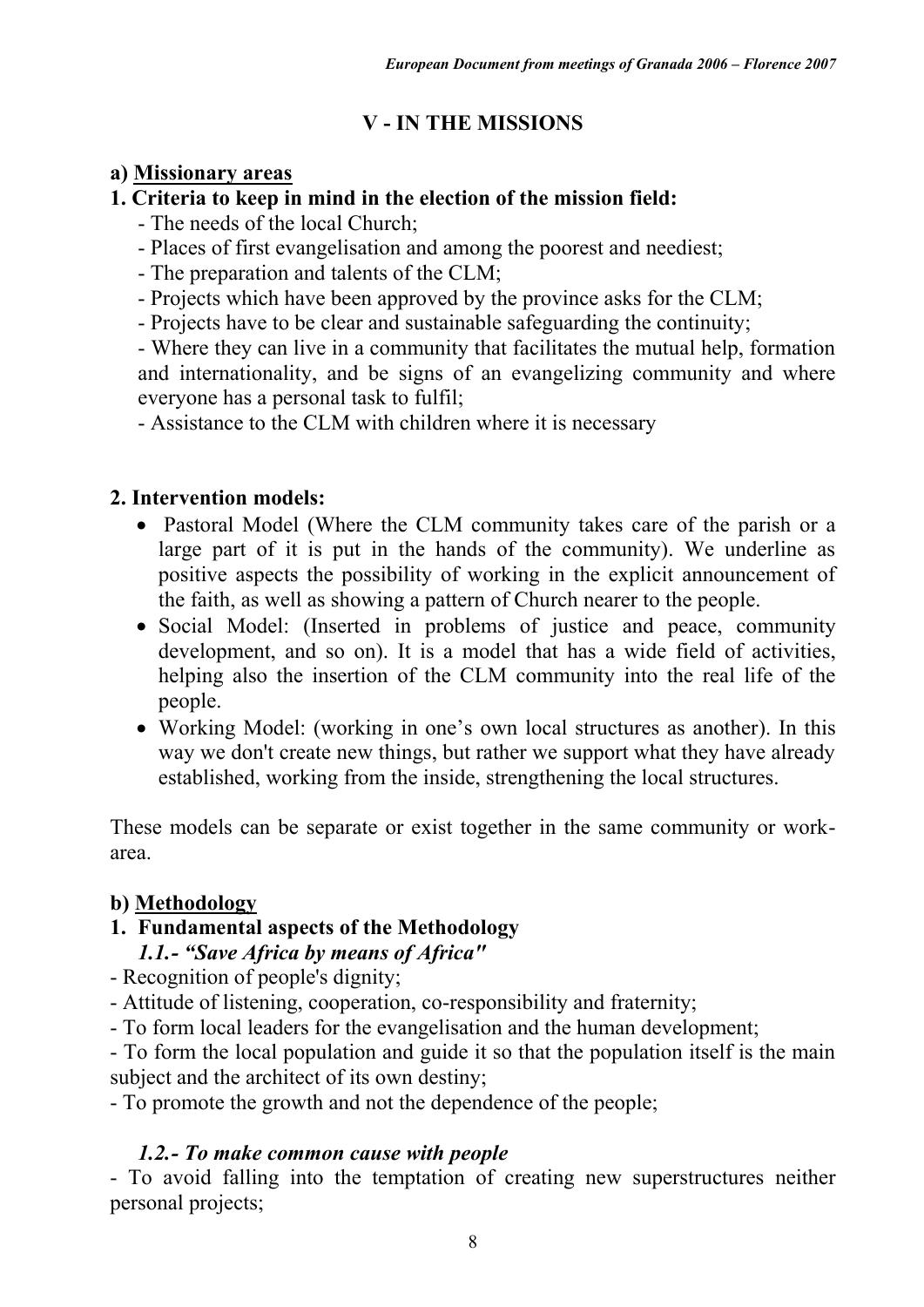- To be of service to the people, living without big pretension;

- Projects according to the needs and capabilities of the local Church;

### *1.3.- Inculturation and inter-religious Dialogue*

- The knowledge of the language, of the country, of the area is important in view of respect for the culture, the traditions and the religion of the people;

- Insertion into the cultural background of the people with an attitude of humility;

- To know and to respect the beliefs and the way of living of the people;

- Being a sign of communion improving the interethnic and inter-religious dialogue

To be sensitive towards their spirituality and to transmit solid truths based on the Word, and not on our own views;

- Sense of giving and receiving. Only by accepting that we are evangelized by the poor will we be in a conditions of being good missionaries.

#### *1.4 To evangelize as a community*

- An apostolic community made of men and women, single or married, and children, the ordained, etc.

- To be signs as evangelizing communities;

- What is read in the Gospel, assimilated and lived in community, acquires due coherence and becomes a solution for our concrete life-situations;

- Mutual help. Dialogue should be a constant, present in the whole formative process of a CLM and a means of solving the conflicts occurring among those who live with others;

- Help to formation and internationality,

- The presence of a coordinator in each group should be something habitual.

They pretend a community life style sharing what they are, what they live and what they have

#### **1. Other aspects**

- It is important to maintain contact with the Church that has sent the CLM.

#### **c) How do they live (Lifestyle)**

- 1. To adjust the lifestyle to that of the people, to a sober and simple life. Without negating its own culture and identity.
- 2. An evangelical lifestyle adopting poor means.
- 3. A clear option in solidarity with the poor, demands of us to be with the poor, minimizing the gap
- 4. The CLM should be characterized by its availability, that is, putting itself at the service of the missions.
- 5. Austerity of means and structures should mark our lifestyle and our presence in the missions.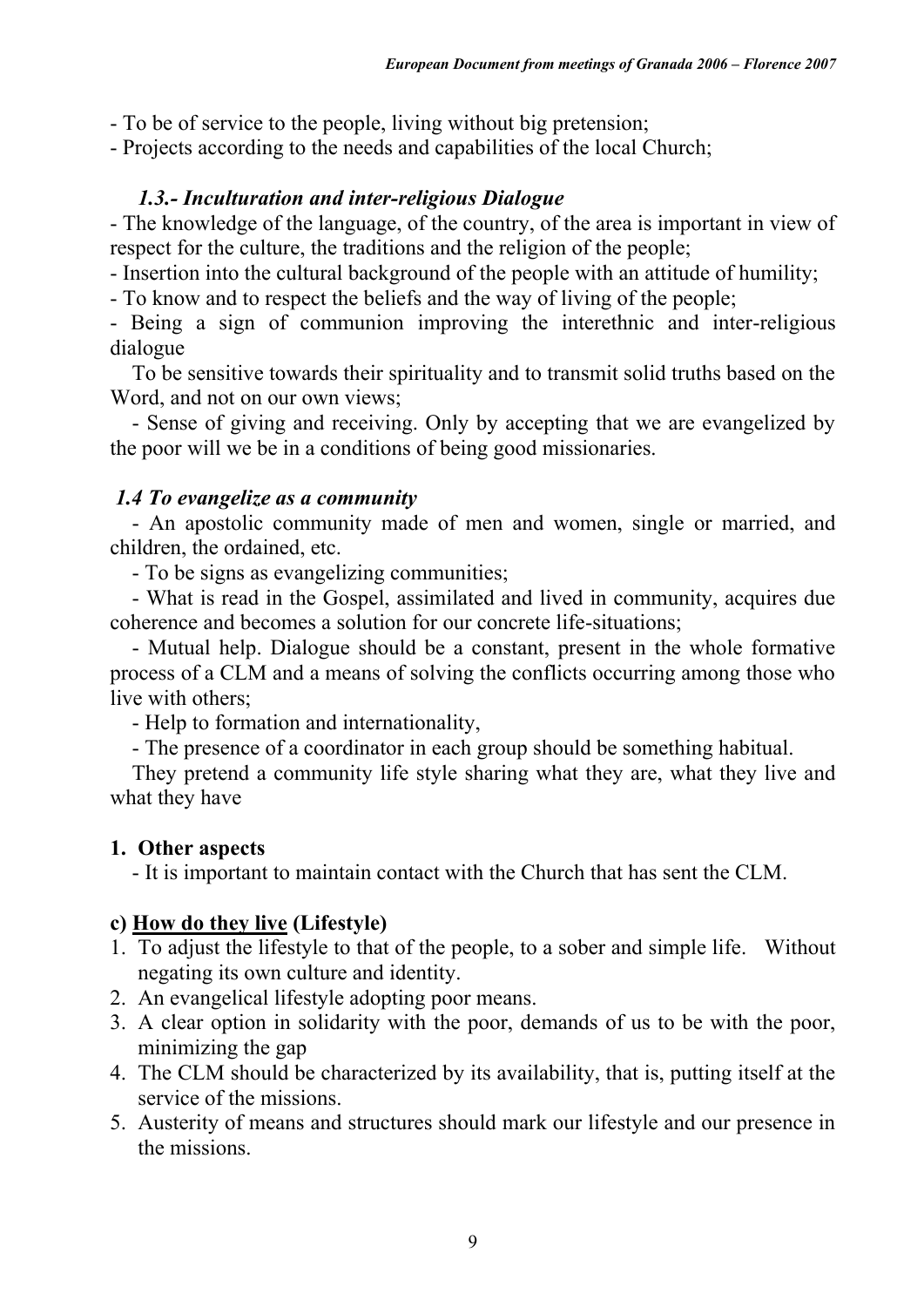- 6. The community should be the centre of the mission and of our missionary style. Where there is a family it should be the first domestic community necessary to be taken care of and the place from where to evangelize.
- 7. It is necessary to avoid that there are only two people in the mission posts, since it creates a lot of isolation. It would be convenient that to form teams.
- 8. The intervention of the CLM as professionals should be framed clearly in an evangelisation context and be developed with a Christian spirit so that they may not be seen simply as technicians or helpers, but transmit the necessity of a person's complete development.

# **VI. UPON RETURNING HOME**

# **a) Reinsertion**

Reinsertion and evaluation is essential to complete the mission experienced and to prepare for further life. The return is a difficult moment, which should be taken care of and studied thoroughly

Some elements to keep in mind:

- To make an evaluation at the time of return.

- To provide a sum of money to facilitate the reinsertion of the CLM (enough for about three months...).

- To have somebody responsible for the welcoming at area or national level (an individual or the executive) to act as liaison and to mobilize the whole group in support of those who have returned (equally in the search for employment, etc.).

- The need to be helped in the process of social reinstatement, healing of traumas, and so on.

- It is advisable to have some time to oneself and for the family, to take part in some course of renewal, and so on.

# **b) Commitment with the CLM**

1. According to their vocation it is hoped that the CLM on their return continue to be active in their local Church and in the CLM movement.

2. Sectors in which they can be involved:

- To share their experience with different groups, ecclesiastic or civic;

- To join a group of CLM already existent and to collaborate with them;

- To participate in initiatives of Comboni family and of the local Church that aim at the animation and formation of society and of Christian communities on the reality and situations of the people of the impoverished countries with whom they had shared their time in the missions;

- To participate in missionary animation, in the field of vocation promotion;